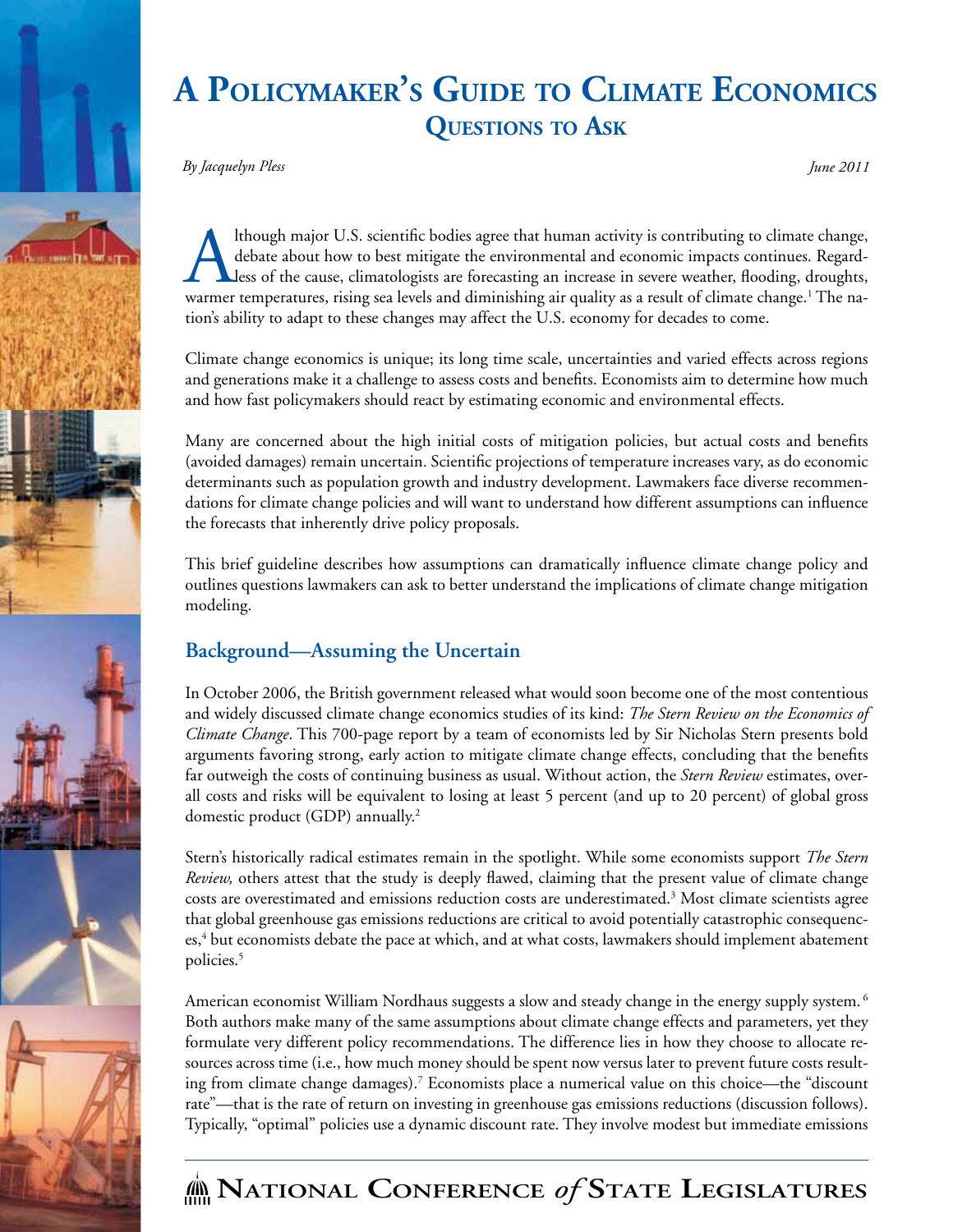reductions followed by an increasing rate of emission reductions.8 Differing discount rates largely account for Nordhaus' and Stern's contrasting results.

Analysts commonly use integrated assessment modeling, which incorporates knowledge from various disciplines into a single analysis to determine the best climate change policies. Optimization aims to calculate the "best" trajectory for future emission reductions based on a specific performance measure. The policy optimization framework and applicability have been heavily critiqued in the areas of discounting across generations, determining values for damages on resources that do not have a specified price (such as the environment), and proposing solutions that are based on many uncertainties.9

Benefits of action, in the case of climate change, are the avoided climate impacts that otherwise would have caused damages in the future. If the damages associated with a specified temperature increase are significant, then the benefits of efforts to reduce emissions will be high. On the other hand, the costs of climate change can include lost resources from a decline in agricultural crops or infrastructure damage from extreme weather.

Projections (and policy recommendations) are sensitive to uncertainties, which are accounted for by the analyst's assumptions. It is essential for policymakers to understand what lies behind these assumptions, which vary dramatically.

### **What Policymakers Need to Ask**

#### **Is it really an economic analysis?**

It is difficult to assess options without alternatives. Consider, for example, comparing prices of an unfamiliar item such as a "widget." If a widget costs \$3 in Denver, is it expensive or cheap? Without a comparison, it is not possible to make this judgment. If it costs \$8 in New York City, the Denver price is cheap; if it costs only \$1.50 in Seattle, however, the Denver price is expensive.

Since all economic analyses must consider alternatives, policy choices need to be assessed relative to other choices. In the case of climate change, the alternative to mitigation efforts often is to do nothing. The solution must be an economic analysis of trade-offs between abatement costs and climate damages.

*An economically efficient solution to climate change minimizes total costs over time.*<sup>10</sup>

#### **What discount rate did the analyst choose?**

If nothing is done to prevent climate warming, future generations may suffer both economically and environmentally. Using resources to take action now, however, may avoid future losses caused by warming. In other words, investing in climate change policies now can benefit future generations.<sup>11</sup> One of the most controversial debates in climate change economics is not about whether emissions should be cut, but how aggressively to do so.

In economics, acting now versus later is reflected in the "discount rate." This refers to the rate of return on investing in greenhouse gas emission reductions, based on the notion that emissions today may create monetary losses tomorrow. Discounting is a critical reflection of how economists assess the trade-off between current costs and long-term losses to account for how climate damages are valued over time. Mathematically, discounting is the opposite of compounding, a term that is commonly associated with interest rates.<sup>12</sup>

Economists choose various discount rates, since observed market interest rates reflect private rates of return and do not account for the benefits to society of mitigating potential warming effects. Complications arise when taking into consideration such factors as wealthier future generations that may place higher value on the environment than today's generation. In addition, technology advancements may decrease mitigation costs and better reduce greenhouse gas emissions.

Generally, economists calculate environmental policy returns with declining discount rates because of the unknown risk of future events. A larger discount rate gives greater weight to present benefits. As a result, lower benefits may be attributed to climate policy, since future climate damages are discounted more heavily.13

*The lower the discount rate, the higher the calculated benefits of climate mitigation policy. Studies that use lower discount rates generally justify investing in greater greenhouse gas reduction efforts.*

For example, the *Stern Review* used an historically low 0.1 percent discount rate, concluding that 1 percent of global gross domestic product should immediately be invested to reduce the effects of global warming.<sup>14</sup> This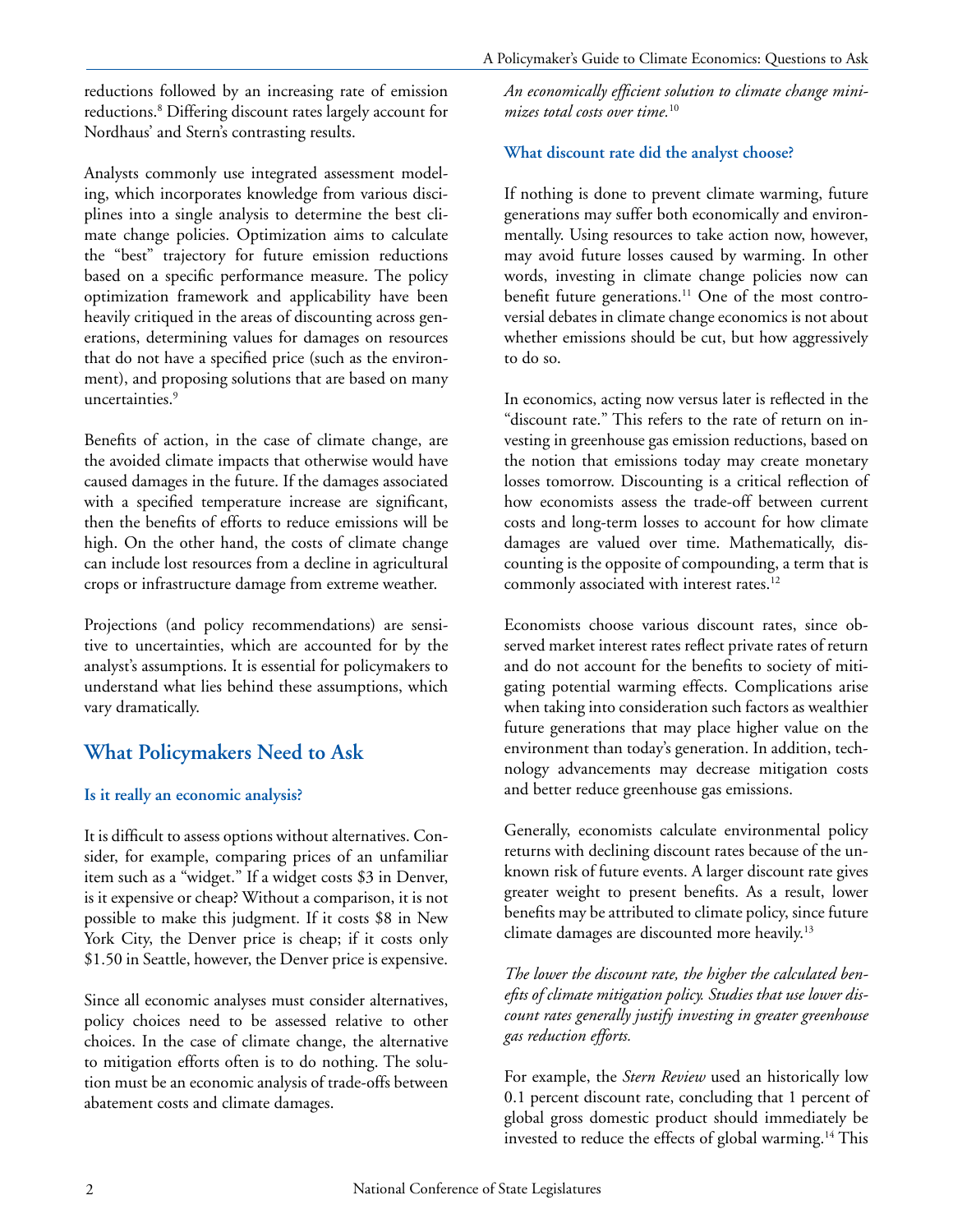recommended investment, which is much higher than most earlier estimates, has drawn considerable attention. Other credited economists use initial rates as high as 3 percent,<sup>15</sup> which give less weight to the welfare of future generations. Nordhaus concludes that preventative measures are necessary, but the recommendations are not as extreme as Stern's.16 Others, such as Thomas Sterner and U. Martin Persson, justify the *Stern Review*'s conclusions even if a low discount rate is not used.<sup>17</sup>

#### **What time horizon did the analyst choose?**

Climate change is a long-term problem, but uncertainty exists as to exactly how long. When choosing to discount, the length of time economists assume it will take to feel the effects of global warming is a significant factor. An event can have vastly different present value impacts, depending upon how many years into the future the economist considers, and the longer the time, the greater the uncertainty.

*Long time horizons furnish results that are sensitive to the discount rate; the longer the time horizon, the more the discount rate matters. As the time horizon increases, so do the benefits of climate policy.*

Cass R. Sunstein of Harvard Law School and David A. Weisbach of the University of Chicago Law School provide an example that clearly illustrates this concept. If society faces the loss of \$1 trillion dollars in 100 years, using a 7 percent discount rate, a little over \$1 billion would be spent to prevent this harm. On the other hand, given a 200-year time horizon and the same discount rate, only  $$1.3$  million would be spent.<sup>18</sup> Given a 100-year time horizon, Stern's predicted costs would be about 53 times Nordhaus' due to their differing discount rates; Stern's costs are valued at about 2,800 times Nordhaus' over a 200-year time horizon.<sup>19</sup>

#### **How fast does the analyst assume the earth is warming?**

Two key assumptions that affect the calculations of climate change policy benefits include the actual longterm temperature increase associated with carbon dioxide concentrations and the rate at which the temperature changes.<sup>20</sup>

*The greater the temperature increases and the faster it happens, the higher the calculated benefits of climate policy.*

#### **What value does the analyst place on the environment?**

Economic valuation involves measuring tradeoffs among people and resources, over time.<sup>21</sup> For example, when valuing nonrenewable resources, the trade-off requires balancing the benefits of using the resource completely against preserving a portion for later use. When public goods—clean air or water, for instance are involved, markets are imperfect and it is difficult to place quantitative values on the resource. These are considered "non-marketed" goods. People do not necessarily pay for the benefits of using a public good, yet it is nearly impossible to exclude anyone from such benefits.

Economists measure an individual's willingness to pay for the benefits of a resource that does not require direct payment to determine a price for that good or resource. Even if analysts accept a given temperature increase, the economic impacts (such as economic losses, or benefits in some regions) remain uncertain.

*Because assumptions made when valuing the environment greatly influence the discount rate and time horizon, they therefore also influence the policy recommendations.*

## **Key Points**

The long time scale, uncertainties and varied effects (across regions and generations) of climate change introduce challenges when designing mitigation policies. As economists seek to determine how aggressively lawmakers should implement policies that reduce greenhouse gas emissions, it is key for policymakers to remember:

- The lower the discount rate, the higher the calculated benefits of climate mitigation policy.
- The longer the time horizon, the more the discount rate matters. As the time horizon increases, the benefits of climate policy increase.
- The greater the temperature increase and the faster it happens, the higher the calculated benefits of climate policy.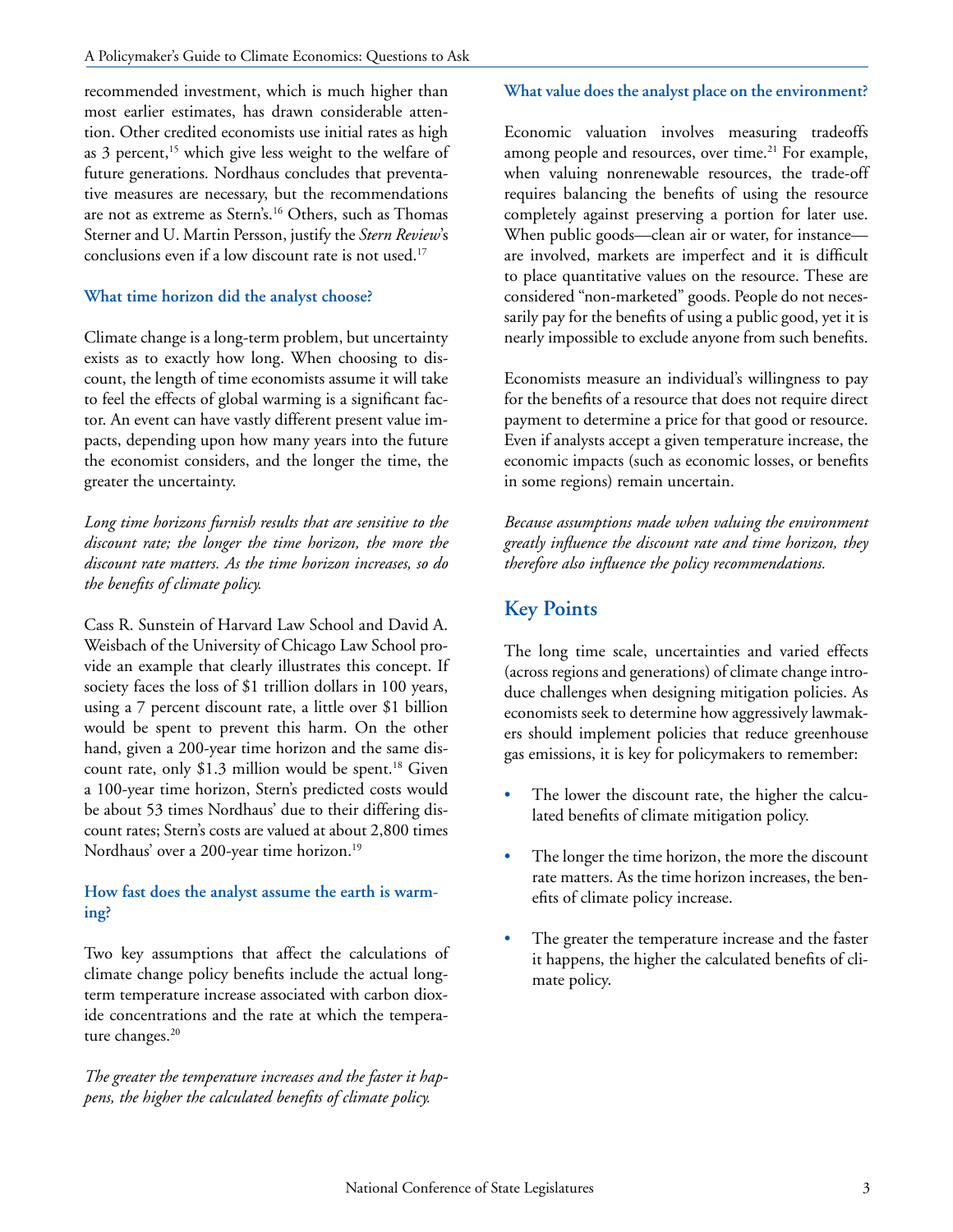#### **Notes**

1. Committee on America's Climate Choices, National Research Council of the National Academies of Sciences, *America's Climate Choices* (Washington, D.C.: National Academies Press, 2011); [http://dels.nas.edu/Report/Ameri](http://dels.nas.edu/Report/Americas-Climate-Choices/12781)[cas-Climate-Choices/12781;](http://dels.nas.edu/Report/Americas-Climate-Choices/12781) National Air and Space Administration, *The current and future consequences of global change* (Washington, D.C.: NASA, 2011); [http://climate.nasa.gov/](http://climate.nasa.gov/effects/) [effects/](http://climate.nasa.gov/effects/); Intergovernmental Panel on Climate Change, *Summary For Policy Makers, Climate Change 2007: Synthesis Report* (Geneva: IPCC, 2007); [www.ipcc.ch/pdf/assessment](http://www.ipcc.ch/pdf/assessment-report/ar4/syr/ar4_syr_spm.pdf)[report/ar4/syr/ar4\\_syr\\_spm.pdf.](http://www.ipcc.ch/pdf/assessment-report/ar4/syr/ar4_syr_spm.pdf)

2. Nicholas Stern, *The Stern Review on the Economics of Climate Change* (Cambridge, U.K.: Cambridge University Press, 2007); [http://webarchive.nationalarchives.gov.uk/+/](http://webarchive.nationalarchives.gov.uk/+/http://www.hm-treasury.gov.uk/independent_reviews/stern_review_economics_climate_change/sternreview_index.cfm) [http://www.hm-treasury.gov.uk/independent\\_reviews/stern\\_](http://webarchive.nationalarchives.gov.uk/+/http://www.hm-treasury.gov.uk/independent_reviews/stern_review_economics_climate_change/sternreview_index.cfm) [review\\_economics\\_climate\\_change/sternreview\\_index.cfm](http://webarchive.nationalarchives.gov.uk/+/http://www.hm-treasury.gov.uk/independent_reviews/stern_review_economics_climate_change/sternreview_index.cfm).

3. Ian Byatt et al., ["The Stern Review: A Dual Critique,](http://www.google.co.nz/url?sa=t&source=web&cd=1&ved=0CBUQFjAA&url=http%3A%2F%2Fmembers.iinet.net.au%2F~glrmc%2FWorld%2520Economics%2520-%2520Stern%2520Review%2C%2520Part%25201.pdf&ei=uHt1TaHJC4W8sQOunL3IBA&usg=AFQjCNFZVP89e-ZU2URaOb4Rt-d3Jw-MuQ)  [Part II. Economic Aspects,"](http://www.google.co.nz/url?sa=t&source=web&cd=1&ved=0CBUQFjAA&url=http%3A%2F%2Fmembers.iinet.net.au%2F~glrmc%2FWorld%2520Economics%2520-%2520Stern%2520Review%2C%2520Part%25201.pdf&ei=uHt1TaHJC4W8sQOunL3IBA&usg=AFQjCNFZVP89e-ZU2URaOb4Rt-d3Jw-MuQ) *World Economics* 7, no. 4 (October-December 2006): 199–232.

4. Intergovernmental Panel on Climate Change (IPCC), *Summary For Policy Makers. Climate Change 2007: Synthesis Report* (Geneva: IPCC, 2007); www.ipcc.ch/pdf/assessmentreport/ar4/syr/ar4\_syr\_spm.pdf.

5. Martin L. Weitzman, "A Review of *The Stern Review on the Economics of Climate Change," Journal of Economic Literature* XLV, (September 2007): 703-724; William D. Nordhaus, "A Review of the *Stern Review on the Economics of Climate Change,*" *Journal of Economic Literature* 45, no. 3 (September 2007): 686-702.

6. Cass R. Sunstein and David A. Weisbach, *Climate Change and Discounting the Future: A Guide for the Perplexed*  (Cambridge: AEI Center for Regulatory and Market Studies, August 2008); [http://www.hks.harvard.edu/m-rcbg/cepr/](http://www.hks.harvard.edu/m-rcbg/cepr/Online Library/Papers/Weisbach_Sunstein_Climate_Future.pdf) [Online%20Library/Papers/Weisbach\\_Sunstein\\_Climate\\_](http://www.hks.harvard.edu/m-rcbg/cepr/Online Library/Papers/Weisbach_Sunstein_Climate_Future.pdf) [Future.pdf](http://www.hks.harvard.edu/m-rcbg/cepr/Online Library/Papers/Weisbach_Sunstein_Climate_Future.pdf).

7. Ibid.

8. William D. Nordhaus, "A Review of the *Stern Review on the Economics of Climate Change,*" *Journal of Economic Literature* 45, no. 3 (September 2007): 686-702.

9. Michael D. Mastrandrea, *Calculating the Benefits of Climate Policy: Examining the Assumptions of Integrated Assessment Models* (Palo Alto: Stanford University, 2009); [http://](http://www.pewclimate.org/docUploads/mastrandrea-calculating-benefits-climate-policy-12-22-09.pdf) [www.pewclimate.org/docUploads/mastrandrea-calculating](http://www.pewclimate.org/docUploads/mastrandrea-calculating-benefits-climate-policy-12-22-09.pdf)[benefits-climate-policy-12-22-09.pdf](http://www.pewclimate.org/docUploads/mastrandrea-calculating-benefits-climate-policy-12-22-09.pdf).

10. This is oversimplified for the lay reader. An economically efficient solution minimizes the "present value," the value today of an amount of money in the future, of total costs over time.

11. Pedro Conceição, Yanchun Zhang and Romina Bandura, "Brief on Discounting in the Context of Climate Change Economics,"Human Development Report 2007/2008, *Fighting climate change: Human Solidarity in a divided world*; [http://www.undp.org/developmentstudies/](http://www.undp.org/developmentstudies/docs/Fighting_climate_change.pdf) [docs/Fighting\\_climate\\_change.pdf](http://www.undp.org/developmentstudies/docs/Fighting_climate_change.pdf)

12. Michael D. Mastrandrea, *Calculating the Benefits of Climate Policy: Examining the Assumptions of Integrated Assessment Models* (Palo Alto: Stanford University, 2009); [http://](http://www.pewclimate.org/docUploads/mastrandrea-calculating-benefits-climate-policy-12-22-09.pdf) [www.pewclimate.org/docUploads/mastrandrea-calculating](http://www.pewclimate.org/docUploads/mastrandrea-calculating-benefits-climate-policy-12-22-09.pdf)[benefits-climate-policy-12-22-09.pdf](http://www.pewclimate.org/docUploads/mastrandrea-calculating-benefits-climate-policy-12-22-09.pdf).

13. Ibid.

14. Nicholas Stern, *Stern Review on the Economics of Climate Change* (Cambridge, U.K.: Cambridge University Press, 2007); [http://webarchive.nationalarchives.gov.uk/+/http://](http://webarchive.nationalarchives.gov.uk/+/http://www.hm-treasury.gov.uk/independent_reviews/stern_review_economics_climate_change/sternreview_index.cfm) [www.hm-treasury.gov.uk/independent\\_reviews/stern\\_re](http://webarchive.nationalarchives.gov.uk/+/http://www.hm-treasury.gov.uk/independent_reviews/stern_review_economics_climate_change/sternreview_index.cfm)[view\\_economics\\_climate\\_change/sternreview\\_index.cfm](http://webarchive.nationalarchives.gov.uk/+/http://www.hm-treasury.gov.uk/independent_reviews/stern_review_economics_climate_change/sternreview_index.cfm).

15. Simon Dietz, *A long-run target for climate policy: the Stern Review and its critics* (London, U.K.: London School of Economics, May 2008); [http://personal.lse.ac.uk/](http://personal.lse.ac.uk/dietzs/A long-run target for climate policy - the Stern Review and its critics.pdf) [dietzs/A%20long-run%20target%20for%20climate%20pol](http://personal.lse.ac.uk/dietzs/A long-run target for climate policy - the Stern Review and its critics.pdf)[icy%20-%20the%20Stern%20Review%20and%20its%20](http://personal.lse.ac.uk/dietzs/A long-run target for climate policy - the Stern Review and its critics.pdf) [critics.pdf](http://personal.lse.ac.uk/dietzs/A long-run target for climate policy - the Stern Review and its critics.pdf).

16. William D. Nordhaus, *The Challenge of Global Warming: Economic Models and Environmental Policy* (New Haven, CT: July 24, 2007); [http://nordhaus.econ.yale.edu/](http://nordhaus.econ.yale.edu/dice_mss_072407_all.pdf) [dice\\_mss\\_072407\\_all.pdf](http://nordhaus.econ.yale.edu/dice_mss_072407_all.pdf).

17. Thomas Sterner and U. Martin Persson, *An Even Sterner Review: Introducing Relative Prices into the Discounting Debate* (Oxford: Oxford University Press, 2008);[http://reep.](http://reep.oxfordjournals.org/content/2/1/61.short) [oxfordjournals.org/content/2/1/61.short.](http://reep.oxfordjournals.org/content/2/1/61.short)

18. Cass R. Sunstein and David A. Weisbach, *Climate Change and Discounting the Future: A Guide for the Perplexed*  (Cambridge: AEI Center for Regulatory and Market Studies, August 2008); [http://www.hks.harvard.edu/m-rcbg/cepr/](http://www.hks.harvard.edu/m-rcbg/cepr/Online Library/Papers/Weisbach_Sunstein_Climate_Future.pdf) [Online%20Library/Papers/Weisbach\\_Sunstein\\_Climate\\_](http://www.hks.harvard.edu/m-rcbg/cepr/Online Library/Papers/Weisbach_Sunstein_Climate_Future.pdf) [Future.pdf](http://www.hks.harvard.edu/m-rcbg/cepr/Online Library/Papers/Weisbach_Sunstein_Climate_Future.pdf).

19.Ibid.

20. Michael D. Mastrandrea, *Calculating the Benefits of Climate Policy: Examining the Assumptions of Integrated Assessment Models* (Palo Alto: Stanford University, 2009); [http://](http://www.pewclimate.org/docUploads/mastrandrea-calculating-benefits-climate-policy-12-22-09.pdf) [www.pewclimate.org/docUploads/mastrandrea-calculating](http://www.pewclimate.org/docUploads/mastrandrea-calculating-benefits-climate-policy-12-22-09.pdf)[benefits-climate-policy-12-22-09.pdf](http://www.pewclimate.org/docUploads/mastrandrea-calculating-benefits-climate-policy-12-22-09.pdf).

21. U.S. Congressional Budget Office, *The Economics of Climate Change: A Primer* (Washington, D.C.: CBO, April 2003); [http://www.cbo.gov/ftpdocs/41xx/doc4171/04-](http://www.cbo.gov/ftpdocs/41xx/doc4171/04-25-ClimateChange.pdf) [25-ClimateChange.pdf](http://www.cbo.gov/ftpdocs/41xx/doc4171/04-25-ClimateChange.pdf).